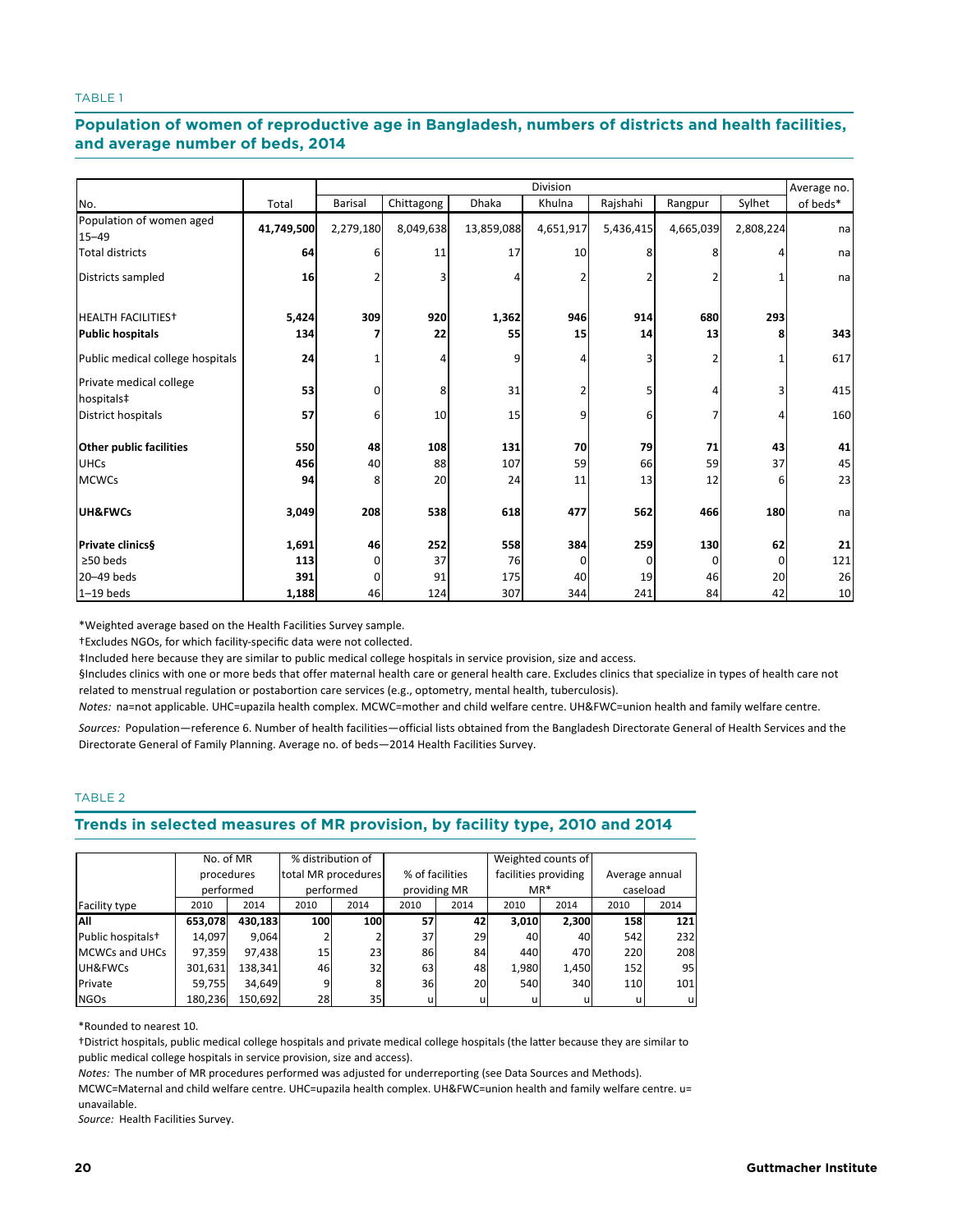# **Table 3. Proportion of interviewed family welfare visitors and paramedics who previously o who previously or never provided MR, by division, 2010 and 2014 Proportion of interviewed family welfare visitors and paramedics**

|                 |                   | 2010           |                   | 2014           |
|-----------------|-------------------|----------------|-------------------|----------------|
|                 | Provided MR in    |                | Provided MR in    |                |
|                 | the past, but not | Never provided | the past, but not | Never provided |
| <b>Division</b> | currently         | <b>MR</b>      | currently         | <b>MR</b>      |
| All             | 26                | 10             | 26                | 26             |
| <b>Barisal</b>  | 11                |                | 11                | 19             |
| Chittagong      | 22                | 3              | 19                | 27             |
| <b>Dhaka</b>    | 30                | 11             | 37                | 23             |
| Khulna          | 47                | 20             | 33                | 43             |
| Rajshahi        | 22                | 12             | 25                | 21             |
| Rangpur         | $\ast$            | $\ast$         | 28                | 21             |
| Sylhet          | 11                |                | 10                | 24             |

*Source:* Health Facilities Survey. \*The Rangpur Division was created in January 2010 from eight northern districts of Rajshahi Division. The 2010 study sample did not include Rangpur as an independent division and the Rajshahi data presented for that year therefore include Rangpur.

## TABLE 4

#### visitors and paramedics by division 2010 and 2014 **division, 2010 and 2014 visitors and paramedics, by division, 2010 and 2014Average years worked and percentage distribution by age among interviewed family welfare**

|                 |                | 2010      |                       |       |                                         |              | 2014      |           |       |       |  |
|-----------------|----------------|-----------|-----------------------|-------|-----------------------------------------|--------------|-----------|-----------|-------|-------|--|
|                 | Average no. of |           | % distribution by age |       | % distribution by age<br>Average no. of |              |           |           |       |       |  |
| <b>Division</b> | years worked   | $20 - 29$ | $30 - 39$             | $40+$ | Total                                   | years worked | $20 - 29$ | $30 - 39$ | $40+$ | Total |  |
| All             | 23             |           | 19                    | 80    | 100                                     | 22           | 12        |           | 80    | 100   |  |
| <b>Barisal</b>  | 25             |           | 15                    | 85    | 100                                     | 22           | 15        |           | 78    | 100   |  |
| Chittagong      | 23             |           | 20                    | 80    | 100                                     | 22           | 12        |           | 81    | 100   |  |
| <b>Dhaka</b>    | 23             |           | 21                    | 79    | 100                                     | 25           |           | 11        | 88    | 100   |  |
| Khulna          | 21             |           | 27                    | 70    | 100                                     | 17           | 26        | q         | 66    | 100   |  |
| Rajshahi        | 24             |           | 17                    | 83    | 100                                     | 21           | 12        |           | 81    | 100   |  |
| Rangpur         |                |           |                       |       |                                         | 25           | 8         | 6         | 87    | 100   |  |
| Sylhet          | 24             |           |                       | 94    | 100                                     | 23           | 10        | 14        | 76    | 100   |  |

\*The Rangpur Division was created in January 2010 from eight northern districts of Rajshahi Division. The 2010 study sample did not include Rangpur as an independent division and the Rajshahi data presented for that year therefore include Rangpur. *Note:* Numbers may not add to 100 because of rounding.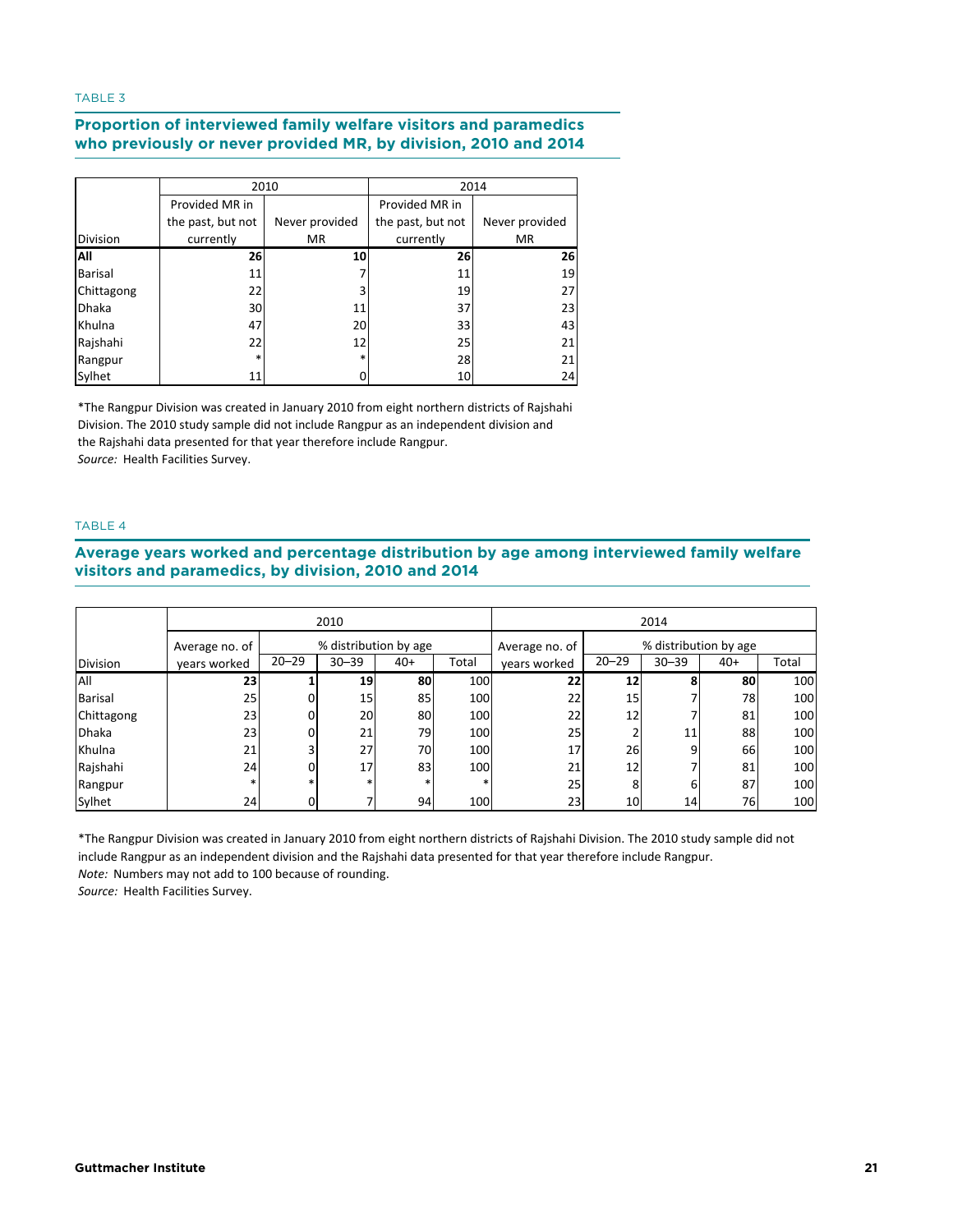#### usined in MD and national MD quidelines at their site. 2014 **guidelines at their site, 2014 trained in MR and national MR guidelines at their site, 2014 Percentage of facilities that report having manual vacuum aspiration equipment, staff**

|                       |                                 |           | % of facilities with access to resource |             |                                                                         |                                                        |
|-----------------------|---------------------------------|-----------|-----------------------------------------|-------------|-------------------------------------------------------------------------|--------------------------------------------------------|
| <b>Facility type</b>  | % of facilities<br>providing MR | Equipment | Trained staff                           | <b>Both</b> | Of those with both<br>equipment and<br>trained staff, %<br>providing MR | % of facilities that<br>have national MR<br>guidelines |
| lAll                  | 42                              | 73        | 76                                      |             | 51                                                                      | 27                                                     |
| Public hospitals*     | 29                              | 74        | 90                                      | 74          | 40                                                                      | 46                                                     |
| <b>MCWCs and UHCs</b> | 84                              | 94        | 96                                      | 94          | 90                                                                      | 35                                                     |
| UH&FWCs               | 48                              |           |                                         |             |                                                                         | 48                                                     |
| Private               | 20                              | 66        | 69                                      | 63          | 32                                                                      | 6                                                      |

\*District hospitals, public medical college hospitals and private medical college hospitals (the latter because they are similar to public medical college hospitals in service provision, size and access).

*Source:* Health Facilities Survey. *Notes:* MCWC=Maternal and child welfare centre. UHC=upazila health complex. UH&FWC=union health and family welfare centre. u=unavailable (UH&FWCs were administered an abbreviated questionnaire that did not collect data on these items).

## TABLE 6

## **Among facilities that provide MR, the proportion offering MRM, and among facilities offering MRM, the percentage distribution of MR services, by method, 2014 Table 6. Among facilities that provide MR, the proportion offering MRM, and among facilities offering MRM, the percentage distribution of MR services, by method, 2014**

|                               | % of facilities | % of MR-<br>providing facilities |            |            | Among facilities offering MRM,* % distribution of<br>MR services according to method |       |
|-------------------------------|-----------------|----------------------------------|------------|------------|--------------------------------------------------------------------------------------|-------|
| <b>Facility type</b>          | providing MR    | offering MRM                     | <b>MVA</b> | <b>EVA</b> | <b>MRM</b>                                                                           | Total |
| <b>AII</b>                    | 421             | 21                               | 61         |            | 37                                                                                   | 100   |
| Public hospitals <sup>+</sup> | 29              | 61                               | 64         |            | 34                                                                                   | 100   |
| <b>MCWCs and UHCs</b>         | 84              | 10                               | 57         |            | 39                                                                                   | 100   |
| Private                       | 20              | 30                               | 62         |            | 36I                                                                                  | 100   |

 $*N = 41.$ 

†District hospitals, public medical college hospitals and private medical college hospitals (the la�er because they are similar to public medical college hospitals in service provision, size and access).

*Notes:* At the time of fieldwork, family welfare visitors and paramedics were not trained in MRM provision. Numbers may not add to 100 because of rounding. MRM=menstrual regulation with medication. MVA=manual vacuum aspiration. EVA=electric vacuum aspiration. MCWC=Maternal and child welfare centre. UHC=upazila health complex.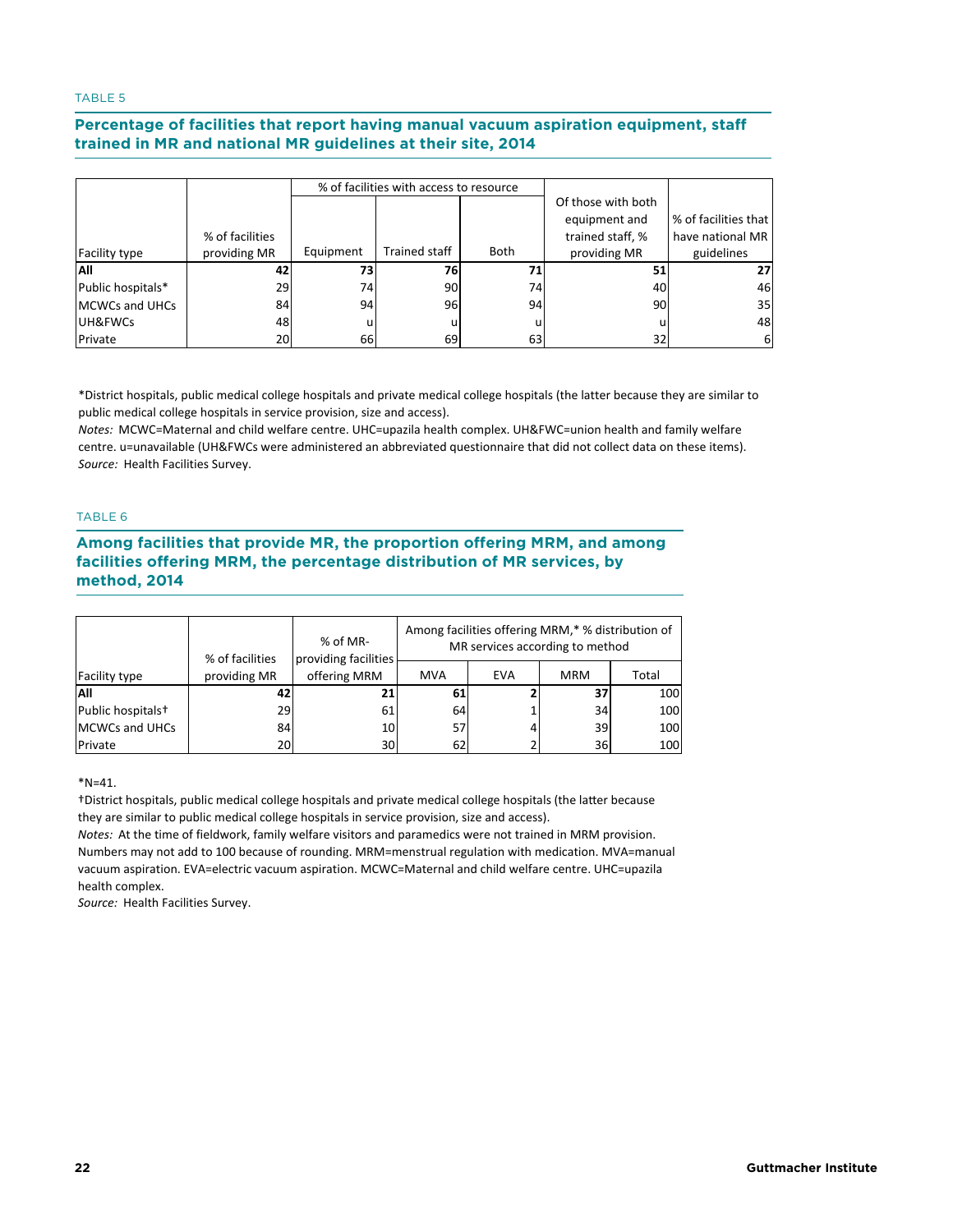#### **Selected measures related to providers' rejection of women seeking MR at**  facilities that provide MR, by facility type, 2014 **facility type, 2014**

|                               | No. of women rejected for MR<br>services |         | away* | % of women seeking MR<br>services who were turned | % of facilities providing MR<br>that did not report turning<br>away any women |      |  |
|-------------------------------|------------------------------------------|---------|-------|---------------------------------------------------|-------------------------------------------------------------------------------|------|--|
| Facility type                 | 2010                                     | 2014    | 2010  | 2014                                              | 2010                                                                          | 2014 |  |
| All                           | 165,576                                  | 104,994 | 26    | 27                                                | 13                                                                            | 11   |  |
| Public hospitals <sup>+</sup> | 1,814                                    | 3,908   | 11    | 30                                                | 17                                                                            | 8    |  |
| <b>MCWCs and UHCs</b>         | 41,868                                   | 46,465  | 30    | 32                                                | 4                                                                             |      |  |
| UH&FWCs                       | 95,969                                   | 43,089  | 24    | 24                                                | 10                                                                            | 12   |  |
| Private                       | 25,925                                   | 11,532  | 30    | 25                                                | 31                                                                            | 17   |  |

\*Calculated by dividing the number of women rejected for MR services by the number of women seeking MRs (the sum of the number of MRs performed and the number of women rejected for MR).

†District hospitals, public medical college hospitals and private medical college hospitals (the la�er because they are similar to public medical college hospitals in service provision, size and access).

*Notes:* Data were not collected from NGO facilities. MCWC=Maternal and child welfare centre. UHC=upazila health complex. UH&FWC=union health and family welfare centre.

*Source:* Health Facilities Survey.

## TABLE 8

#### **Among HFS respondents, the proportion citing each type of barrier women face in obtaining MR** services, 2014 **barrier women face in obtaining MR services, 2014**

|                                       | % of respondents |
|---------------------------------------|------------------|
| <b>Barrier</b>                        | citing barrier   |
| Lack of knowledge of LMP limits       | 92               |
| Religious/social stigma               | 84               |
| Husband/family objections             | 82               |
| Not able to estimate their gestation  | 79               |
| Lack of information on services       | 62               |
| Cost                                  | 59               |
| Fear of poor quality of care          | 48               |
| Distance/transportation               | 36               |
| Hostile/unfriendly provider attitudes | 22               |
| Physical problem/medical reason       |                  |

*Notes:* Respondents were asked, "What kinds of barriers do women face in trying to get an MR?" Multiple responses were permitted. Respondents from UH&FWCs were not asked this question.

#### *Source:* Health Facilities Survey.

## TABLE 9

## **Among facilities providing MR, the mean percentage of MR patients routinely given contraceptive i**counseling and contraceptive methods, by facility **routinely given contraceptive counseling and contraceptive methods, by facility**

|                       | % of MR patients routinely<br>given contraceptive<br>counseling | % of MR patients routinely<br>given contraceptive method |
|-----------------------|-----------------------------------------------------------------|----------------------------------------------------------|
| All                   | ٩q                                                              |                                                          |
| Public hospitals*     | 99                                                              | 79                                                       |
| <b>MCWCs and UHCs</b> | 100                                                             | 76                                                       |
| Private               | 98                                                              |                                                          |

\*District hospitals, public medical college hospitals and private medical college hospitals (the latter because they are similar to public medical college hospitals in service provision, size and access).

*Note:* Data were not collected from UH&FWCs or NGOs. MCWC=Maternal and child welfare centre. UHC=upazila health complex.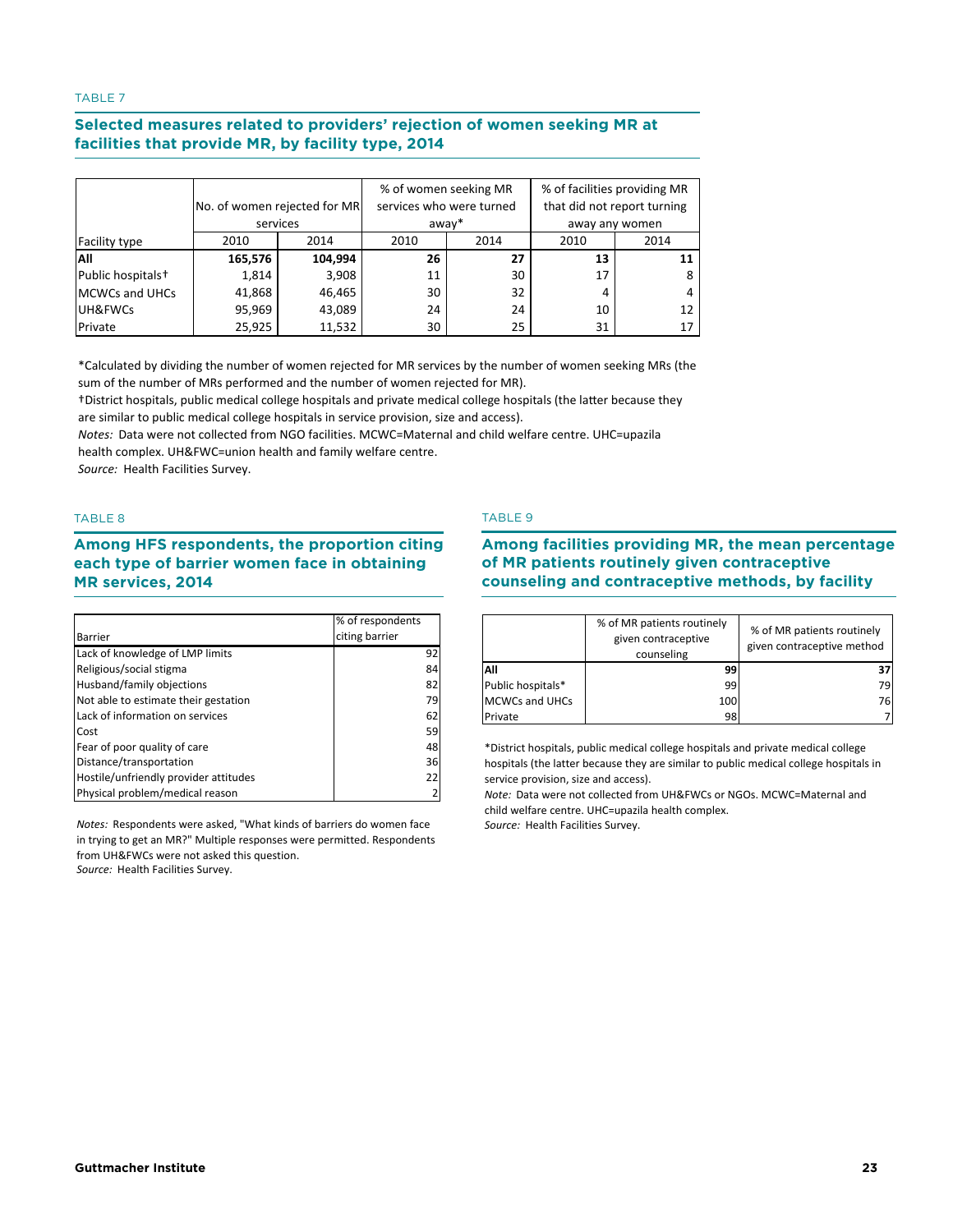#### **Trends in selected measures of provision of postabortion care following complications**  from an induced abortion or miscarriage, by facility type, 2010 and 2014 **or miscarriage, by facility type, 2010 and 2014**

|                       | No. of patients treated<br>for complications |         | % distribution of total<br>patients treated for<br>complications |      |      | % of facilities providing<br><b>PAC</b> | Average annual caseload |      |  |
|-----------------------|----------------------------------------------|---------|------------------------------------------------------------------|------|------|-----------------------------------------|-------------------------|------|--|
| Facility type         | 2010                                         | 2014    | 2010                                                             | 2014 | 2010 | 2014                                    | 2010                    | 2014 |  |
| All                   | 280,453                                      | 332,736 | 100                                                              | 100  | 84   | 91 <sub>1</sub>                         | 151                     | 149  |  |
| Public hospitals*     | 74,211                                       | 63,941  | 26                                                               | 19   | 94   | 100                                     | 671                     | 477  |  |
| <b>MCWCs and UHCs</b> | 77,889                                       | 113,766 | <b>28</b>                                                        | 34   | 96   | 99                                      | 158                     | 208  |  |
| Private               | 121,512                                      | 143,782 | 43                                                               | 43   | 80   | 87                                      | 100                     | 97   |  |
| <b>NGOs</b>           | 6,841                                        | 11,248  |                                                                  |      | u    | u                                       | u                       | u    |  |

\*District hospitals, public medical college hospitals and private medical college hospitals (the latter because they are similar to public medical college hospitals in service provision, size and access).

*Source:* Health Facilities Survey and NGO service statistics. *Notes:* UH&FWCs do not provide postabortion care and were not asked these questions. PAC numbers exclude complications from MR. PAC=postabortion care. MCWC=Maternal and child welfare centre. UHC=upazila health complex. u=unavailable.

## TABLE 11

## **Among women obtaining an induced abortion, the estimated percentage who experience complications that require treatment at a health facility and, of these,**  the estimated percentage who receive care at a facility, by socioeconomic status and **Existence, 2014 Existence of the Contract Contract Contract Contract Contract Contract Contract Contract Contract Contract Contract Contract Contract Contract Contract Contract Contract Contract Contract Contract Contra socioeconomic status and residence, 2014**

| Socioeconomic status and residence | Estimated % of women obtaining an<br>induced abortion who will experience<br>complications requiring treatment at a<br>health facility | Estimated % of women with induced<br>abortion complications who will obtain<br>care at a health facility |
|------------------------------------|----------------------------------------------------------------------------------------------------------------------------------------|----------------------------------------------------------------------------------------------------------|
| <b>Urban</b>                       |                                                                                                                                        |                                                                                                          |
| Nonpoor                            | 25                                                                                                                                     | 85                                                                                                       |
| Poor                               | 37                                                                                                                                     | 61                                                                                                       |
| Rural                              |                                                                                                                                        |                                                                                                          |
| Nonpoor                            | 33                                                                                                                                     | 70                                                                                                       |
| Poor                               | 43                                                                                                                                     | 47                                                                                                       |

*Source:* Health Professionals Survey.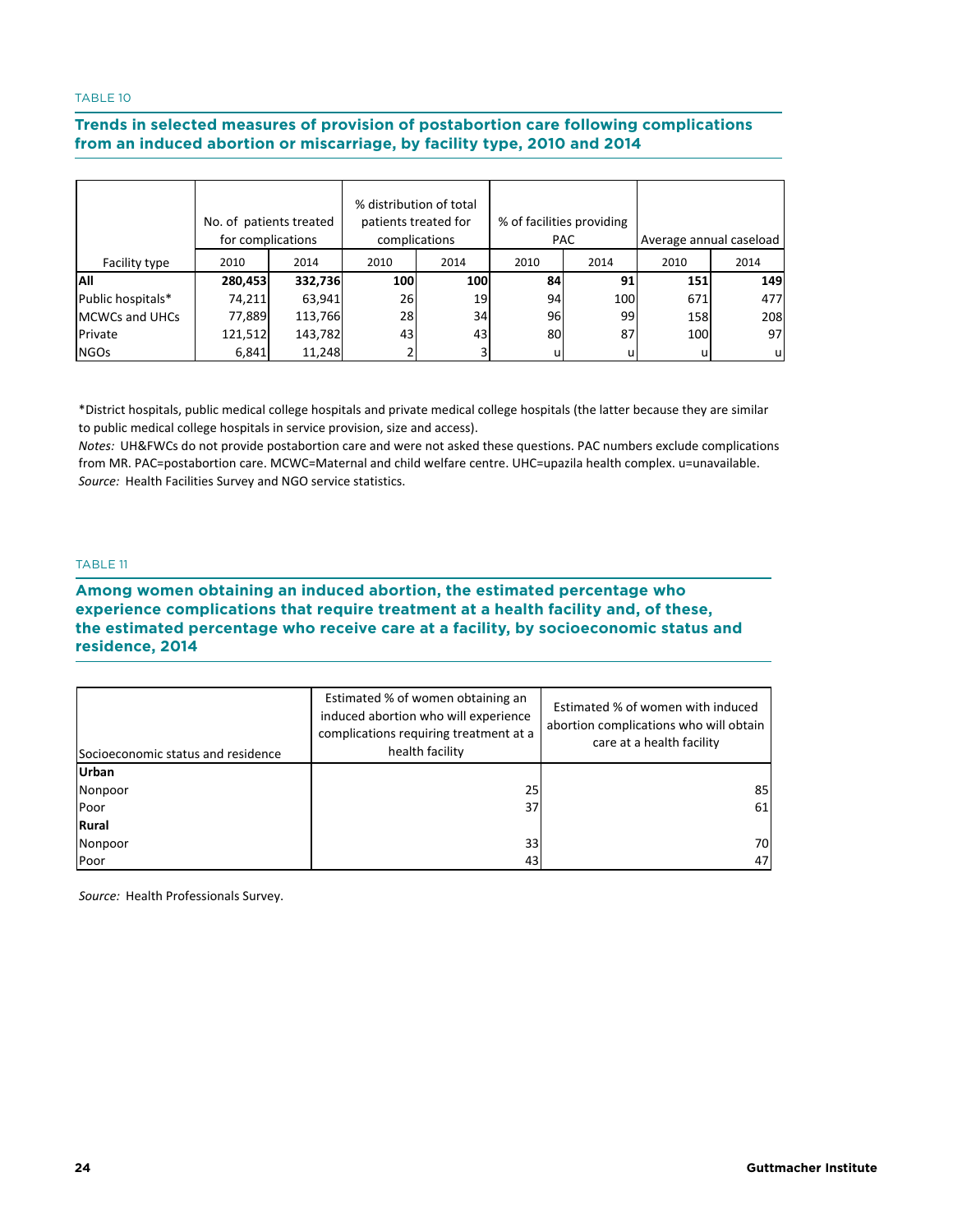## **Average cost of an illegal first-trimester abortion (in Bangladesh taka and U.S. dollars) among women of varying socioeconomic status and residence,**  by type of provider, 2014 **women of varying socioeconomic status and residence, by type of provider, 2014**

| Type of provider                  | Poor urban   | Nonpoor urban  | Poor rural   | Nonpoor rural |
|-----------------------------------|--------------|----------------|--------------|---------------|
| Medical doctor*                   | 2,736 (\$35) | 5,086 (\$65)   | 1,691 (\$21) | 2,928 (\$37)  |
| Nurse/midwife                     | 1,454 (\$18) | 2,372 (\$30)   | 970 (\$12)   | 1,578 (\$20)  |
| Family welfare visitor/paramedict | 1,302(517)   | 2,136(527)     | 866 (\$11)   | 1,404 (\$18)  |
| Traditional provider‡             | 729 (\$9)    | $1,257$ (\$16) | 497 (\$5)    | 847 (\$11)    |
| Pharmacist/drug store             | 372 (\$5)    | 512 (\$7)      | 313(54)      | 416(55)       |
| Woman (self-induced)              | 291(54)      | 391 (\$5)      | 273(53)      | 353(54)       |

\*Obstetrician‐gynecologists and general practitioners.

†Sub‐assistant community medical officers and medical assistants.

‡Trained and untrained tradi�onal birth a�endants, ayas, village doctors, homeopathic doctors and traditional healers.

*Note:* Average annual exchange rate in 2014: 1 taka=0.0127 dollars.

*Source:* Health Professionals Survey.

## TABLE 13

**Percentage distribution of methods used to treat complications resulting from induced abortion, miscarriage or MR, 2014 miscarriage or MR, 2014**

|                        | % distribution by treatment method |                 |                 |            |       |  |  |
|------------------------|------------------------------------|-----------------|-----------------|------------|-------|--|--|
|                        | Manual vacuum                      | Electric vacuum | Dilation and    |            |       |  |  |
| Facility type          | aspiration                         | aspiration      | curettage       | Medication | Total |  |  |
| <b>All facilities</b>  |                                    |                 | 33              | 44         | 100   |  |  |
| Public hospitals*      | 22                                 |                 | 31              | 46         | 100   |  |  |
| <b>IMCWCs and UHCs</b> | 27                                 |                 | 25              | 48         | 100   |  |  |
| Private                | 21                                 |                 | 36 <sup>I</sup> | 43         | 100   |  |  |

\*District hospitals, public medical college hospitals and private medical college hospitals (the latter because they are similar to public medical college hospitals in service provision, size and access).

*Note:* MCWC=Maternal and child welfare centre. UHC=upazila health complex.